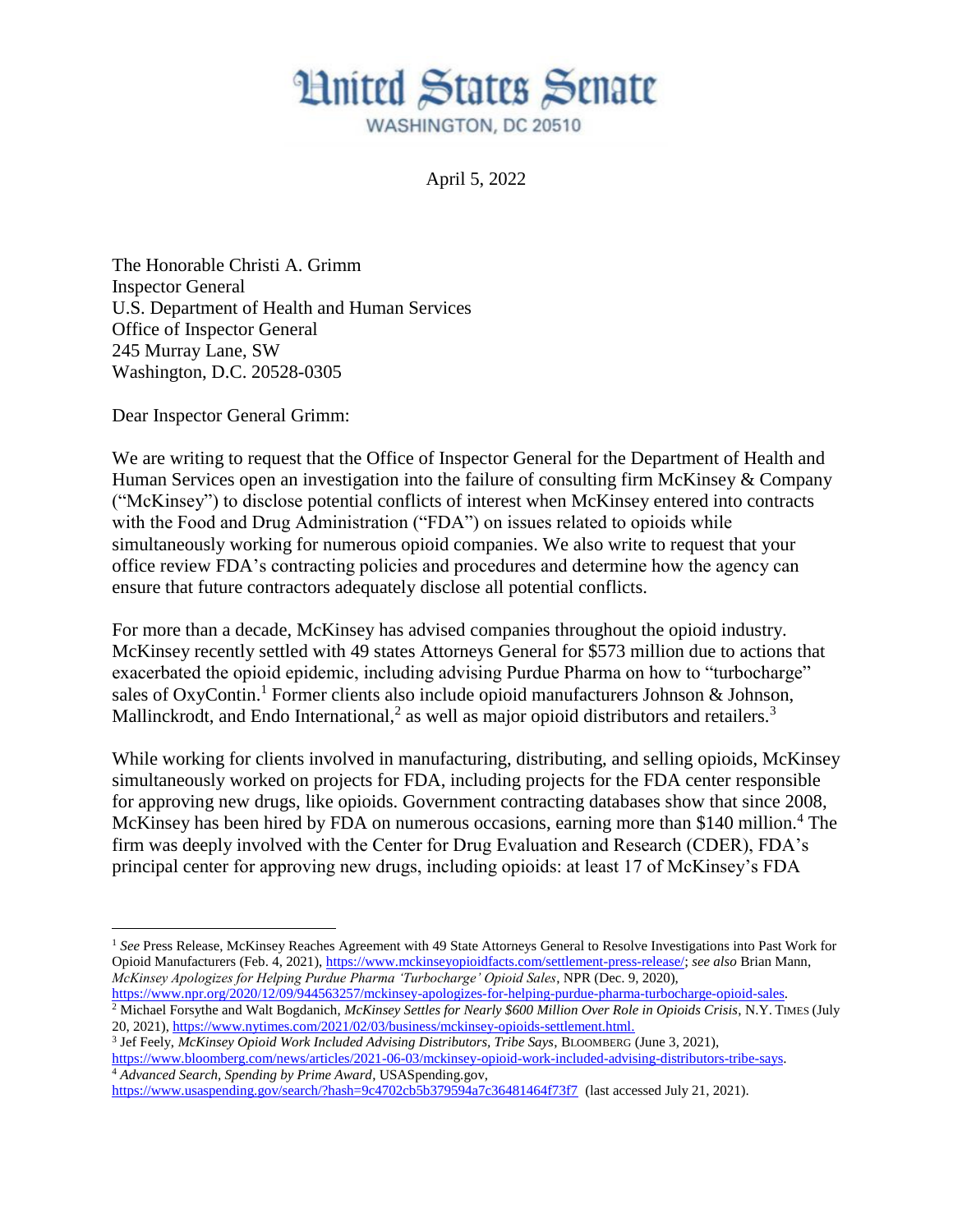contracts, totaling more than \$48 million, call on the firm to work with CDER.<sup>5</sup> In 2008, McKinsey began working with Purdue on how to develop its FDA-mandated proposed Risk Evaluation and Mitigation Strategies (REMS), a drug safety program overseen by CDER, that required manufacturers to communicate safety risks to patients, pharmacists, and other health care providers.<sup>6</sup> McKinsey built a strategy for Purdue and other opioid manufacturers to "play, delay, pre-empt, and band together," by "jointly develop[ing] FDA response strategy," "shar[ing] abuse mitigation strategies," and "formulat[ing] arguments to defend against strict treatment by the FDA. $\cdot^{\overline{7}}$  When the finalized REMS for opioid products was announced in 2012, it was largely devoid of the restrictions that FDA had initially proposed.<sup>8</sup>

FDA requires that contractors such as McKinsey agree to its Organizational Conflicts of Interest (OCI) policy, as set out by the Federal Acquisition Regulation. Last August, some of our offices sent a letter to FDA, requesting further information about these conflicts of interest and whether McKinsey disclosed the required OCI to the agency during the contracting process. FDA responded to our letter two months later on October 22, 2021, and stated that "FDA is not aware of any disclosures made by McKinsey vis-a-vis OCI in relation to these orders. FDA cannot speculate on why McKinsey did not consider any actual or apparent OCI to be sufficient to require reporting as directed by the contract requirements."<sup>9</sup> Despite the conflicts implicit in its simultaneous work for opioid companies and for the FDA, McKinsey apparently never notified the agency of potential OCI. And as FDA stated in its recent letter, the responsibility for identifying conflicts of interest fell entirely on McKinsey: "FDA relies on the contractor to assess and report potential OCI and submit mitigation plans for review."<sup>10</sup> Despite the requirements in its contracts, McKinsey failed to make any disclosures to FDA with regard to its many conflicts of interest and in fact repeatedly warranted just the opposite – that it had no such conflicts.<sup>11</sup>

In its response, FDA also stated that it only became aware of McKinsey's past work for opioid industry clients in early 2021, when these ties were widely reported on in the media.<sup>12</sup> However, the first reports on McKinsey's extensive work for Purdue Pharma surfaced in early 2019.<sup>13</sup> In

 $\overline{a}$  $^5$  Id.

<sup>6</sup> Press Release, Attorney General Ellison joins \$573M multistate settlement with McKinsey & Company (Feb. 4, 2021); *see also What is REMS?*, FDA.GOV, [https://www.fda.gov/drugs/risk-evaluation-and-mitigation-strategies](https://www.fda.gov/drugs/risk-evaluation-and-mitigation-strategies-rems/whats-rems)[rems/whats-rems](https://www.fda.gov/drugs/risk-evaluation-and-mitigation-strategies-rems/whats-rems) (last updated Jan. 26, 2018).

<sup>&</sup>lt;sup>7</sup> *Id.* at 31 of 49, [https://restructuring.primeclerk.com/purduepharma/Home-](https://restructuring.primeclerk.com/purduepharma/Home-DownloadPDF?id1=MTExNzM5Mg==&id2=0)[DownloadPDF?id1=MTExNzM5Mg==&id2=0.](https://restructuring.primeclerk.com/purduepharma/Home-DownloadPDF?id1=MTExNzM5Mg==&id2=0)

<sup>8</sup> *FDA Reconsiders Painkiller Training Requirements for Doctors*, NBC News (May 2, 2016), [https://www.nbcnews.com/health/health-news/fda-reconsiders-painkiller-training-requirements-doctors-n565866;](https://www.nbcnews.com/health/health-news/fda-reconsiders-painkiller-training-requirements-doctors-n565866) *see also State of Minnesota v. McKinsey & Co., Inc.*, Compl. ¶ 12 (Dist. Ct., 2d Jud. Dist. Feb. 4, 2021), [https://www.ag.state.mn.us/Office/Communications/2021/docs/McKinsey\\_Complaint.pdf.](https://www.ag.state.mn.us/Office/Communications/2021/docs/McKinsey_Complaint.pdf)

<sup>9</sup> Letter from Acting Associate Commissioner Andrew Tantillo, Food and Drug Administration, to Senator Maggie Hassan et al. (Oct. 22, 2021)

<https://www.hassan.senate.gov/imo/media/doc/FDA%20RESPONSE%20HASSAN%2010.22.21.pdf>  $10 \overline{\mathrm{Id}}$ .

<sup>&</sup>lt;sup>11</sup> See FDA Response at 2.

<sup>&</sup>lt;sup>12</sup> See FDA Response at 4.

<sup>13</sup> Michael Forsythe and Walt Bogdanich, *McKinsey Advised Purdue Pharma How to 'Turbocharge' Opioid Sales, Lawsuit Says*, New York Times (February 1, 2019), [https://www.nytimes.com/2019/02/01/business/purdue-pharma](https://www.nytimes.com/2019/02/01/business/purdue-pharma-mckinsey-oxycontin-opiods.html)[mckinsey-oxycontin-opiods.html](https://www.nytimes.com/2019/02/01/business/purdue-pharma-mckinsey-oxycontin-opiods.html)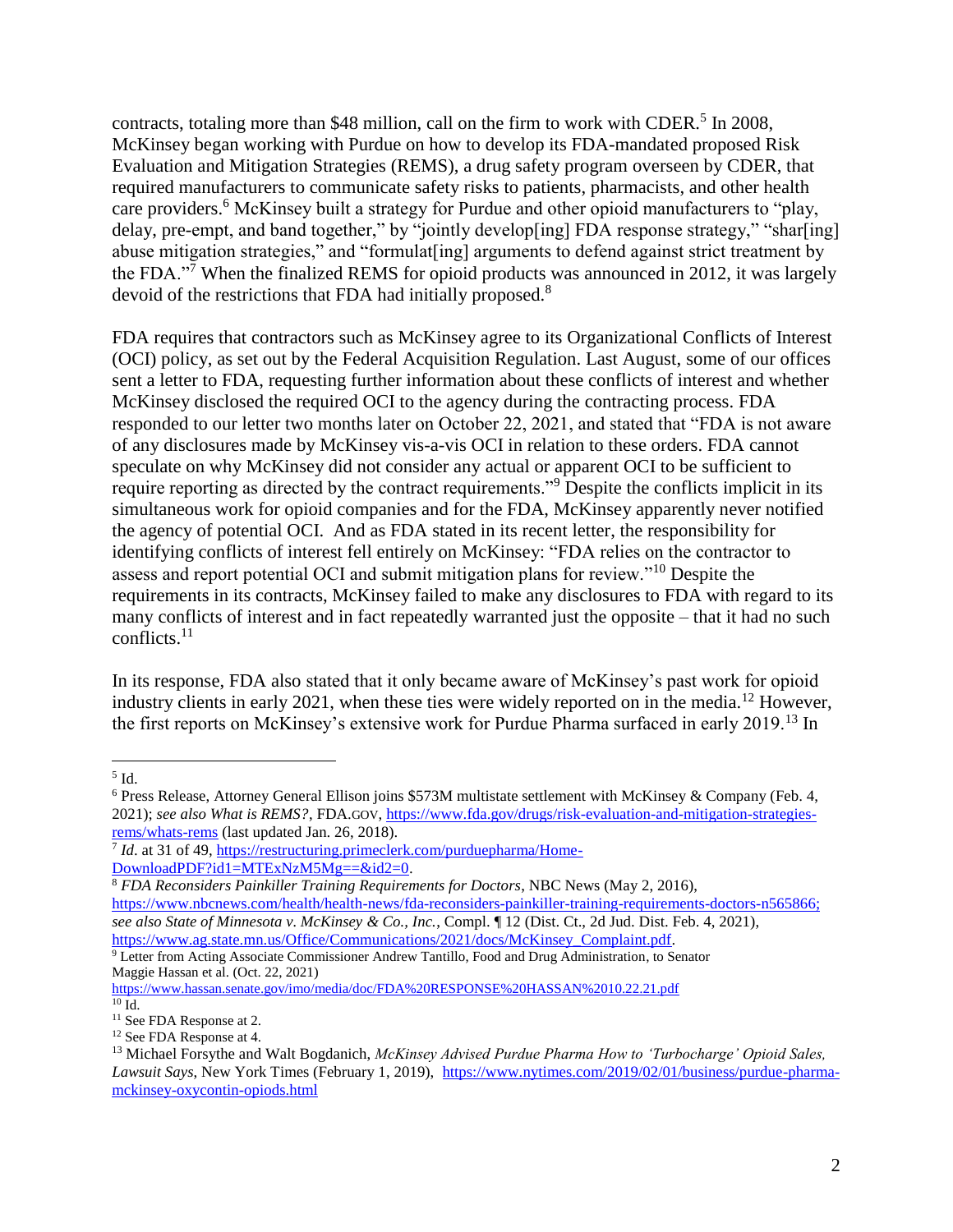the interim, McKinsey continued to perform work for FDA; contracting databases show that from February 2019 to January 2021, the firm received more than \$20 million in new contracts from the FDA.<sup>14</sup> Despite these reports, FDA did not conduct any additional contract reviews or discuss with McKinsey conflicts of interest and the firm's failure to disclose them in earlier contract applications.<sup>15</sup> Furthermore, it is unclear whether FDA has altered or improved its processes and procedures to prevent similar nondisclosures of conflicts of interest in future contracts.

The Office of the Inspector General for the United States Department of Health & Human Services is uniquely situated to review the actions of McKinsey and FDA as it pertains to these conflicts of interests and the failures to disclose them. As part of your review, we ask that you specifically address the following issues:

- 1. What OCI disclosures related to its work with opioid companies did McKinsey make, or fail to make, when the firm applied for and was awarded contracts with FDA that related to opioids? Was McKinsey obligated to make any disclosures during the award period?
- 2. What FDA policies and procedures exist to assess actual or apparent conflicts of interest during the contract application process, and were they followed in the case of the McKinsey awards described above? If they were followed, why did they fail to capture the conflicts of interest identified above? If they were not followed, why not?
- 3. When did FDA become aware of media reports on McKinsey's work for Purdue Pharma? Why did the agency continue to award the firm contracts after this reporting?
- 4. Why did FDA not conduct additional contract reviews or outreach to McKinsey to address the firm's previous failure to disclose conflicts of interest once the agency became aware of these failures?
- 5. How could FDA improve its policies and procedures to prevent similar nondisclosures of conflicts of interest during the contract application process in the future?
- 6. Have you reviewed similar contract work done by other consulting firms for FDA that raises similar conflict of interest concerns?

At a time when the opioid epidemic is still raging nationwide, we must hold those who fueled it accountable and take action to prevent similar failures in the future. We thank you for your prompt attention to this matter.

Sincerely,

 $\overline{a}$ 

<sup>14</sup> *Advanced Search, Spending by Prime Award*, USASpending.gov,

<https://www.usaspending.gov/search/?hash=9c4702cb5b379594a7c36481464f73f7>(last accessed July 21, 2021).

<sup>&</sup>lt;sup>15</sup> See FDA Response at 4.